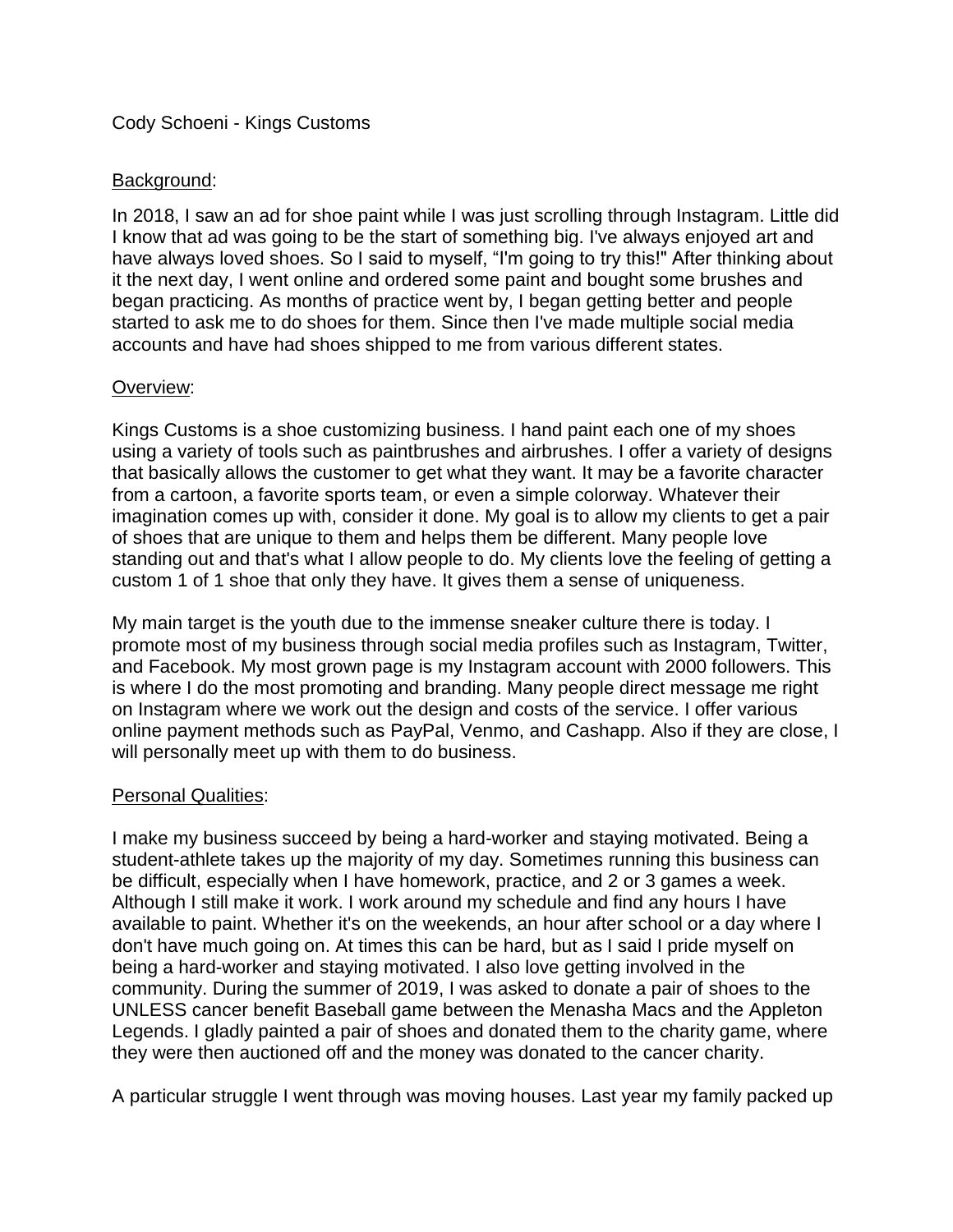and moved to a new house. This took a lot of time and much of my focus was on packing and getting ready to make the switch. Although my equipment was the last thing I packed up due to wanting to work on shoes as long as I could before having to pack up, I still had to take a break at some point in order to move. When we arrived at our new home, the work was not finished. We still had tons of unpacking to do and I needed to find a space to start working again! I told my father I needed a space to work and he cleaned up a spot for me in the garage. It wasn't the most ideal spot but, it got me back to work. Eventually I began organizing a bit, making it neater. This became my new work space, I was back in business! I overcame this struggle with the help of my family. Although it doesn't stop there. After summer passed and we were settled into our home, my dad offered to build me a workshop, but only if I'd help. So we did exactly that. He and I spent countless hours walling up our third stall in our garage. We insulated, drywalled, and then had a heating and cooling system put in. We then had it plastered by a professional and then we painted it. We also added a snap down floor. In short, with the help of my father I went from a small section of work space when moving in, and barely having any time to work because of moving to having a brand new workshop where I can continue to work hard in.

When thinking about my successes, I always recall when I was asked to do an interview with the Post-Crescent *(*Appleton-Fox cities). I sat down with Shane Nyman, a reporter for the news company. About a month later, I had an article written all about what I do and my successes. Although it didn't stop there. A day after my article came out, USA Today published an article called, *Around the Nation,* Ne*ws from every state.* Every state had a small section of news and under Wisconsin, my name and business can be found.

Another thing I am proud of is the clients I have been able to work with. I have worked with many different people including friends and family, high school athletes across many different states, college athletes, famous rappers, and NBA players. During the summer of 2018, I reached out to a former high school athlete at Oshkosh North, Tyrese Haliburton. I knew Haliburton was going to Iowa State to play college basketball. I saw this as a chance to get some recognition and move my art into the college sports world. Since then I have done 5 pairs for him and hope to continue to work with him as he makes his way into the NBA. Last year around Christmas, I had the chance to do two pairs of shoes for a former Milwaukee Bucks player and current Detroit Piston, Thon Maker. I talked to Maker over social media which he then directed me to their equipment manager. I talked with the manager and was able to do two pairs of shoes for Maker.

Lastly, I had the opportunity to do a pair of shoes for a famous rapper, Lil Mosey. After painting his shoes they ended up on his Instagram where there was a video of him wearing them while dancing.

Finally, my most recent success is getting a sponsorship. A lace company called Love your Laces has recently reached out to me and offered me a sponsorship. Although this